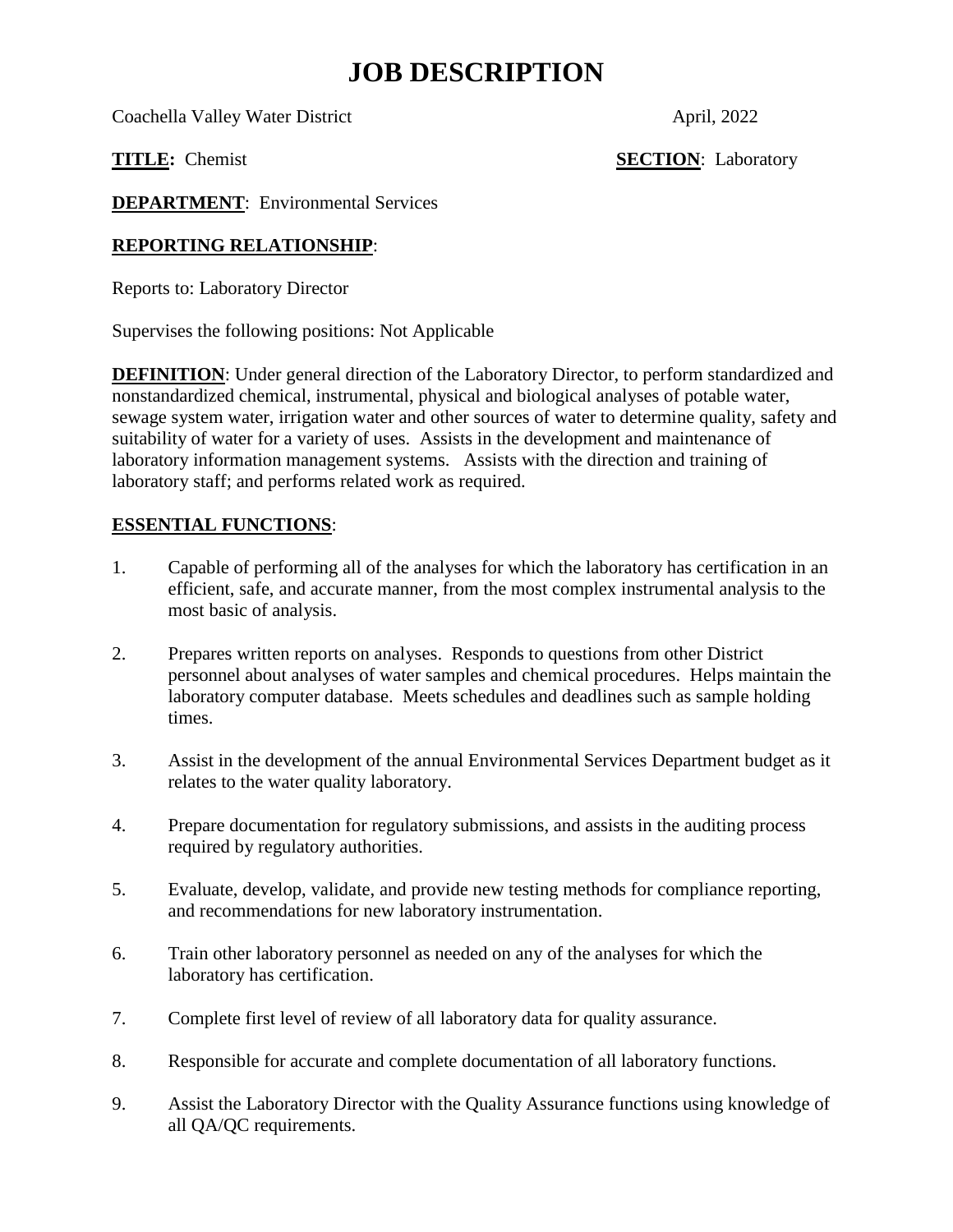# **JOB DESCRIPTION**

#### Chemist – Page 2 **ESSENTIAL FUNCATIONS (Cont.)**:

- 10. Receive samples into the laboratory and assure sample integrity.
- 11. Help Laboratory Director in the data management of the analyses and flow control of samples in the laboratory. Must be fully versed in CVWD's Laboratory Information Management System (LIMS) operations.
- 12. Responsible for keeping inventories up to date, specialty standards, and discarding outdated chemicals.

### **MINIMUM QUALIFICATIONS:**

License or Certificates: Possession of an appropriate California operator's license issued by the State Department of Motor Vehicles. Department of Motor Vehicles driving record may influence employment or classification. An American Water Works Association (AWWA) or Water Environment Federation (WEF) Water Quality Analyst Grade 1 is desired, a Grade 2 certification or higher from the AWWA or WEF is strongly recommended.

Education: A Baccalaureate degree in chemistry, biochemistry, biology, zoology, microbiology or a closely related science with at least eight semester units in bacteriology and 32 semester units in organic chemistry, inorganic chemistry and biochemistry required. Graduate courses and/or degree preferred.

Experience: At least ten years of current laboratory bench experience of which five years of experience included work in a water laboratory or environmental analysis laboratory performing wet chemical and instrumental analysis and bacteriological analyses, including quality control applications.

| Knowledge of: | -Basic chemical and biological testing procedures.                               |
|---------------|----------------------------------------------------------------------------------|
|               | -Laboratory safety procedures.                                                   |
|               | -Equipment and material care and maintenance.                                    |
|               | -Basic computer operation.                                                       |
|               | -Logbook maintenance.                                                            |
|               | -Data handling in each test the laboratory performs.                             |
|               | -QA/QC procedures.                                                               |
| Abilities:    | -Perform fundamental laboratory analyses efficiently, safely, and<br>accurately. |
|               | -Learn complex analytical procedures.                                            |
|               | -Communicate effectively using English, both verbally and in writing.            |
|               | -Keep clear and concise records.                                                 |
|               | -Work cooperatively with others.                                                 |
|               | -Operate a computer workstation.                                                 |
|               | -Work safely and follow established safety procedures.                           |
|               | -Work cooperatively and without close supervision.                               |